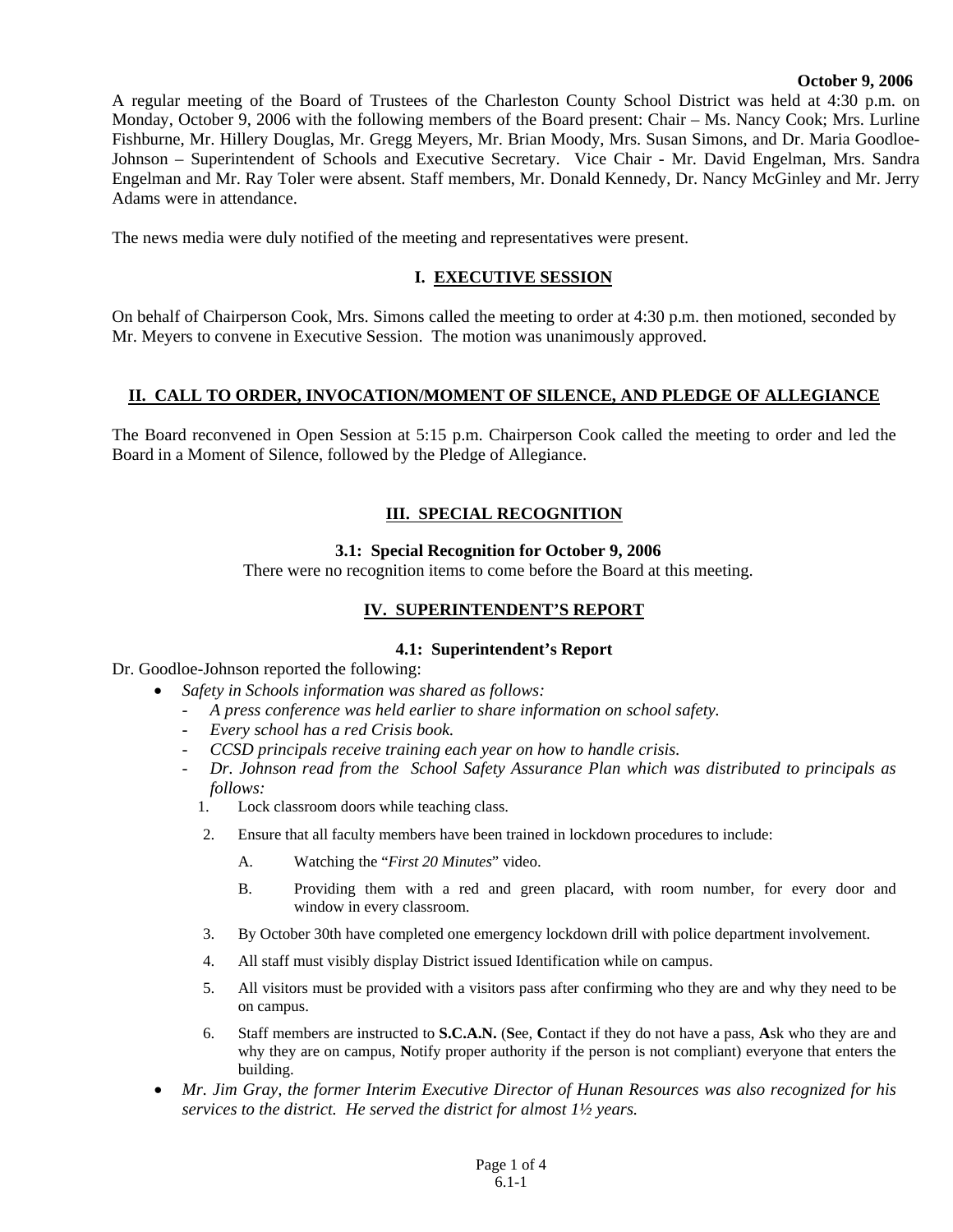## **V. VISITORS, PUBLIC COMMUNICATIONS**

## **5.1: Visitors, Public Communications**

- 1. Ms. Julie Hussey District 20 resident, Mr. Marvin Stewart District 20 Constituent Board Chair, and Mr. Henry Copeland – District 20 Constituent Board Member addressed the board regarding the recommendation to hire a foreign language teacher at Buist Academy. Mr. Copeland also expressed concerns about the County Board's failure to communicate with Constituent Boards.
- 2. Ms. Peggy Publicover addressed the Board regarding a Home School application.
- 3. Mr. Warren Klutz, expressed concerns about James Island Charter School. Mr. Klutz urged the Board to look at failures and other problems at James Island Charter School.

Chairperson Cook stated for the record that Charleston County School Board is not responsible for the day-today operations. However, the County Board is only responsible for monitoring the charter.

In response to an earlier statement from Mr. Henry Copeland, Chairperson Cook stated that she communicates with Mr. Stewart, Chairman of the District 20 Constituent Board. Mr. Meyers also noted that he and Mr. Douglas recently met with members of the District 20 Constituent Board and that meeting was successful.

Also in response to concerns expressed by Mrs. Fishburne and others during public communications regarding hiring a fourth foreign language teacher at Burke, Mr. Douglas reminded the Board of the history of Buist Academy. The school was developed to help the District with a desegregation lawsuit. As suggested by Mrs. Simons, the Superintendent will present a reconfiguration plan to the Board to address issues in District 20.

## **VI. APPROVAL OF MINUTES/EXECUTIVE SESSION AGENDA ITEMS**

### **6.1: Open and Executive Session Minutes of September 25, 2006**

Mr. Meyers motioned, seconded by Mrs. Simons to approve the Open and Executive Session Minutes of September 11, 2006. The motion to approve the minutes was approved 6-0.

#### **6.2: Motions of Executive Session of October 23, 2006**

The Board acted on the following Executive Session Agenda items of October 23, 2006 as follows:

#### **1.1: Student Transfer Requests –** the Board acted on student transfer requests as follows:

- A. Uphold the motion of the District 2 Constituent Board.
- B. Authorize the Superintendent to administratively handle the student transfer request.
- C. Uphold the motion of the District 10 Constituent Board.

All three motions were approved 6-0.

#### **1.2: Student Expulsion Appeals**

 The Board approved a motion to uphold administration's recommendation for four expulsion appeals. The motion was approved 6-0.

**1.3: Personnel Matter** The board approved a motion to authorize the Superintendent to hire a Spanish teacher at Buist. The motion was approved 5-1 (Fishburne).

**1.4: Contractual Matter –** The Board approved a motion to authorize staff to negotiate a potential property exchange for a District 2 school; subject to lease cost. The mtion was approved 6-0.

#### **6.3: Financial Minutes of September 25, 2006**

Mr. Moody motioned, seconded by Mrs. Simons to approve the financial minutes of September 25, 2006. The motion was approved 6-0.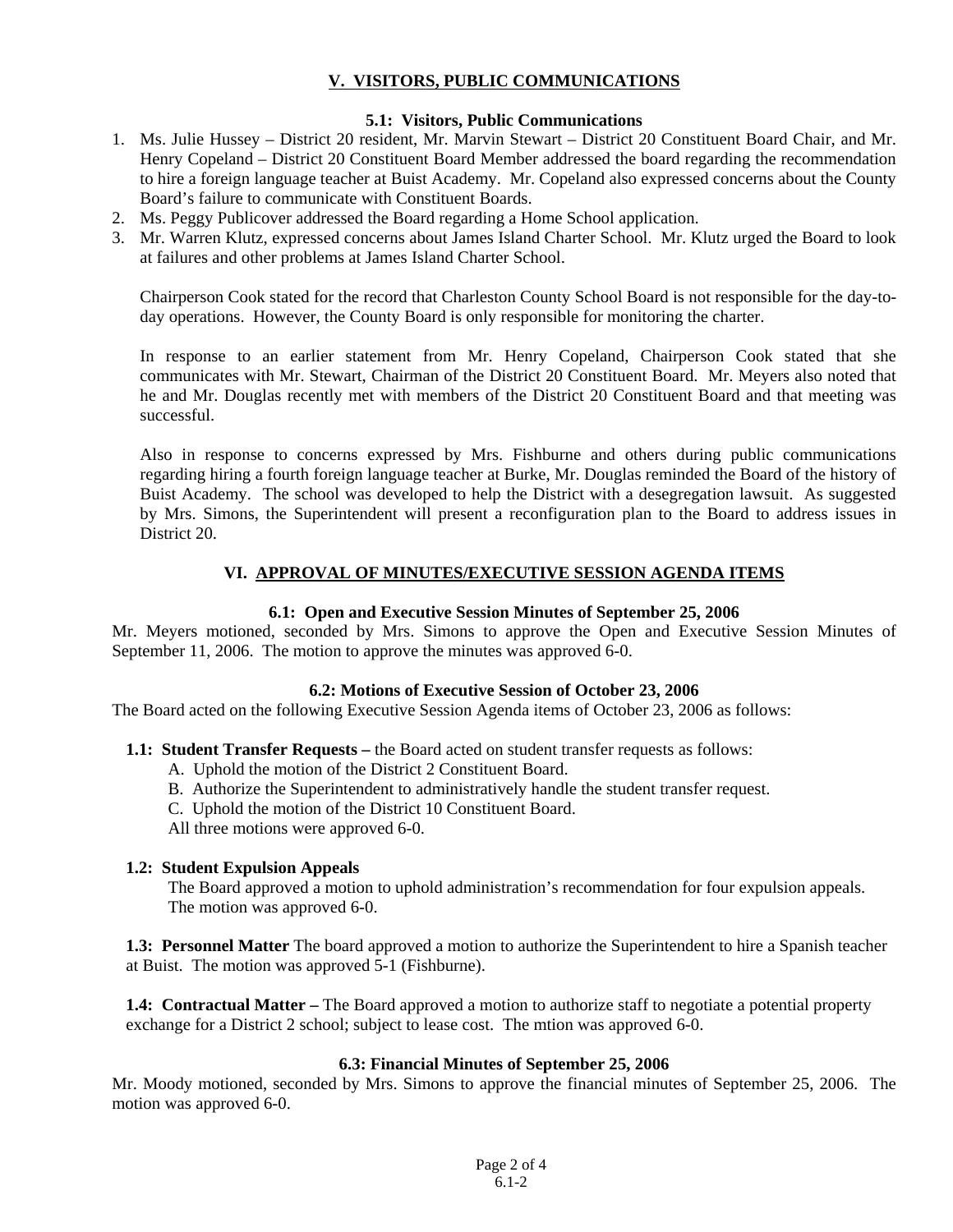## **VII: MANAGEMENT REPORTS**

No reports were submitted.

#### **VIII: CHARLESTON PLAN FOR EXCELLENCE**

#### **8.1: Cornerstone Sustainability Grant**

Ms. Denise Nusom, Team Association with the District presented information on the Cornerstone Sustainability Grant, a **three-year school/community collaboration for creating a safe, orderly, enriched and challenging learning environment** as follows:

- **Grant awarded in August 2002**
- **Grant implementation in January 2003**
- **Three year grant totaling \$8,148,801**
- **(approx. 2.7 million per year)**
- **Grant realigned in October 2003 to support mutual key initiatives in the Charleston Plan for Excellence.**
- **Targeted 22 schools; included District-wide initiatives.**
- **Promote safe and healthy environments in which all children can learn and develop (Core strategy 5)**
- **Provide a wrap-around system of support with services in education, mental health, social service, law enforcement and juvenile justice (Core strategy 4).**
- **Support academic initiatives that result in increased and improved learning for students (Core Strategy 1)**
- **Improve CCSD's and the community's capacity to effectively serve students at-risk for violence and other problem behaviors (Core strategy 5).**



Cornerstone Grant Impact

•

- Transition services to 454 students returning to our school from a Juvenile Justice setting to CCSD schools. Of these students, 49% successfully met their transition plan goals
- Referral of 611 students for district-level truancy hearings, a significant increase from 150 truancy hearings the previous year.
- Medicaid reimbursements to CCSD for nursing services has increased by 55% in the past year, helping to fund over 8 nurses.
- Nurses at SS/HS target schools had an average of 33.6 clinic visits per day. This is an increase in health service delivery from 27.2 clinic visits per day